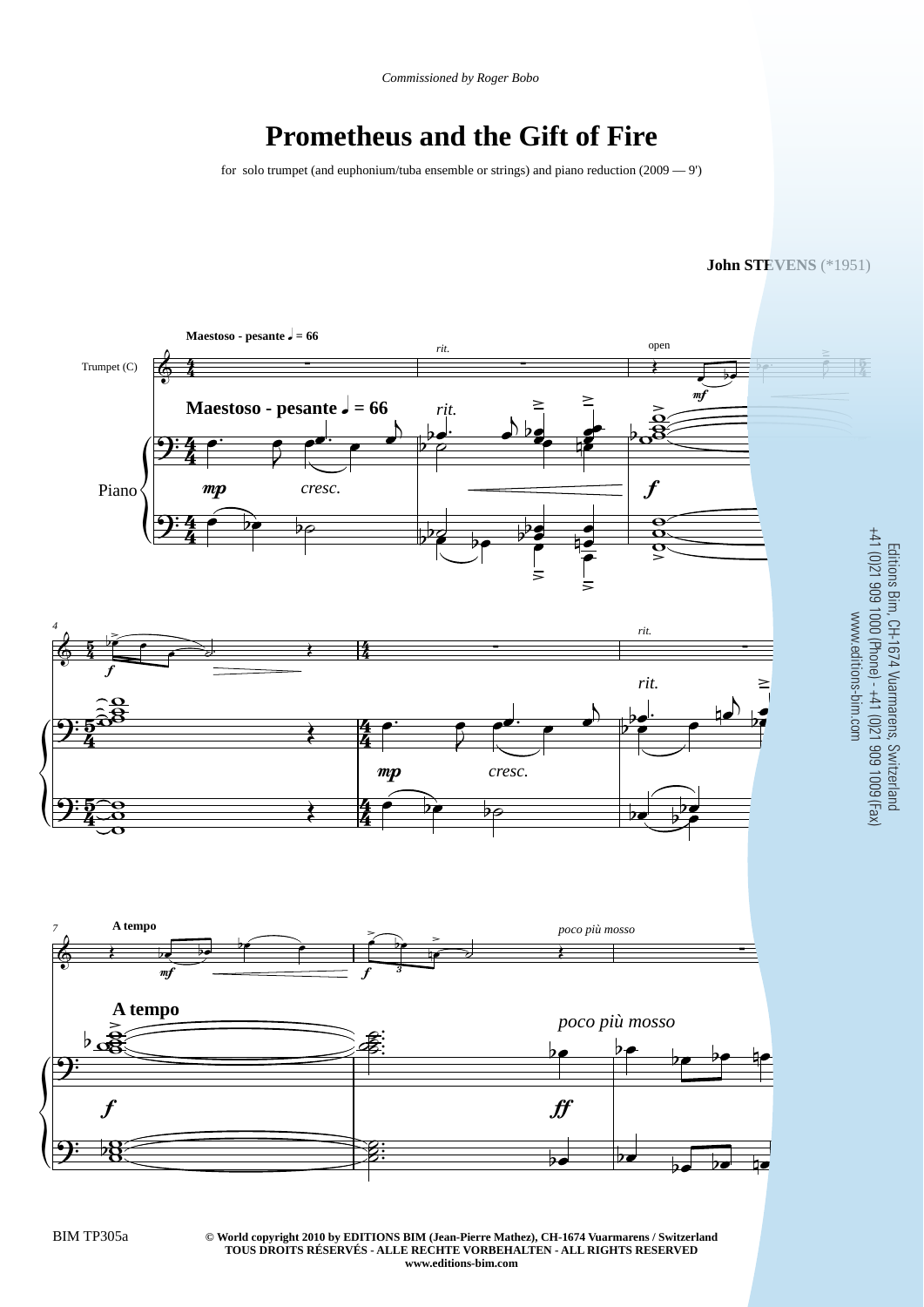







Editions Bim, CH-1674 Vuarmarens, Switzerland<br>+41 (0)21 909 1000 (Phone) - +41 (0)21 909 1009 (Fax) www editions-bim.com

 $\cancel{\mathcal{K}}$ Photocopying is illegal — Photocopier est illégal — Photokopieren ist rechtswidrig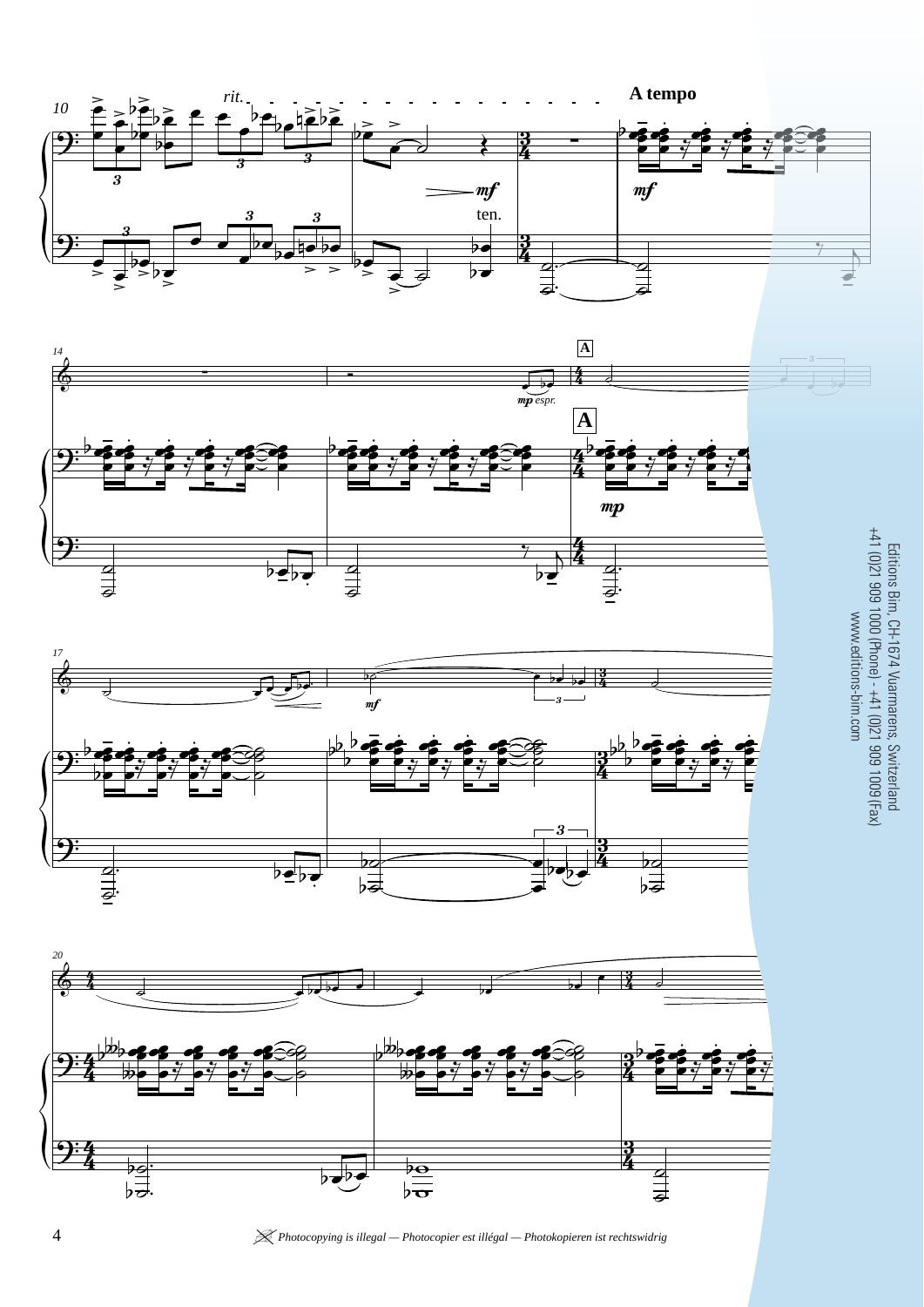







Editions Bim, CH-1674 Vuarmarens, Switzerland<br>+41 (0)21 909 1000 (Phone) - +41 (0)21 909 1009 (Fax) www.editions-bim.com

 $\cancel{\mathcal{K}}$  Photocopying is illegal — Photocopier est illégal — Photokopieren ist rechtswidrig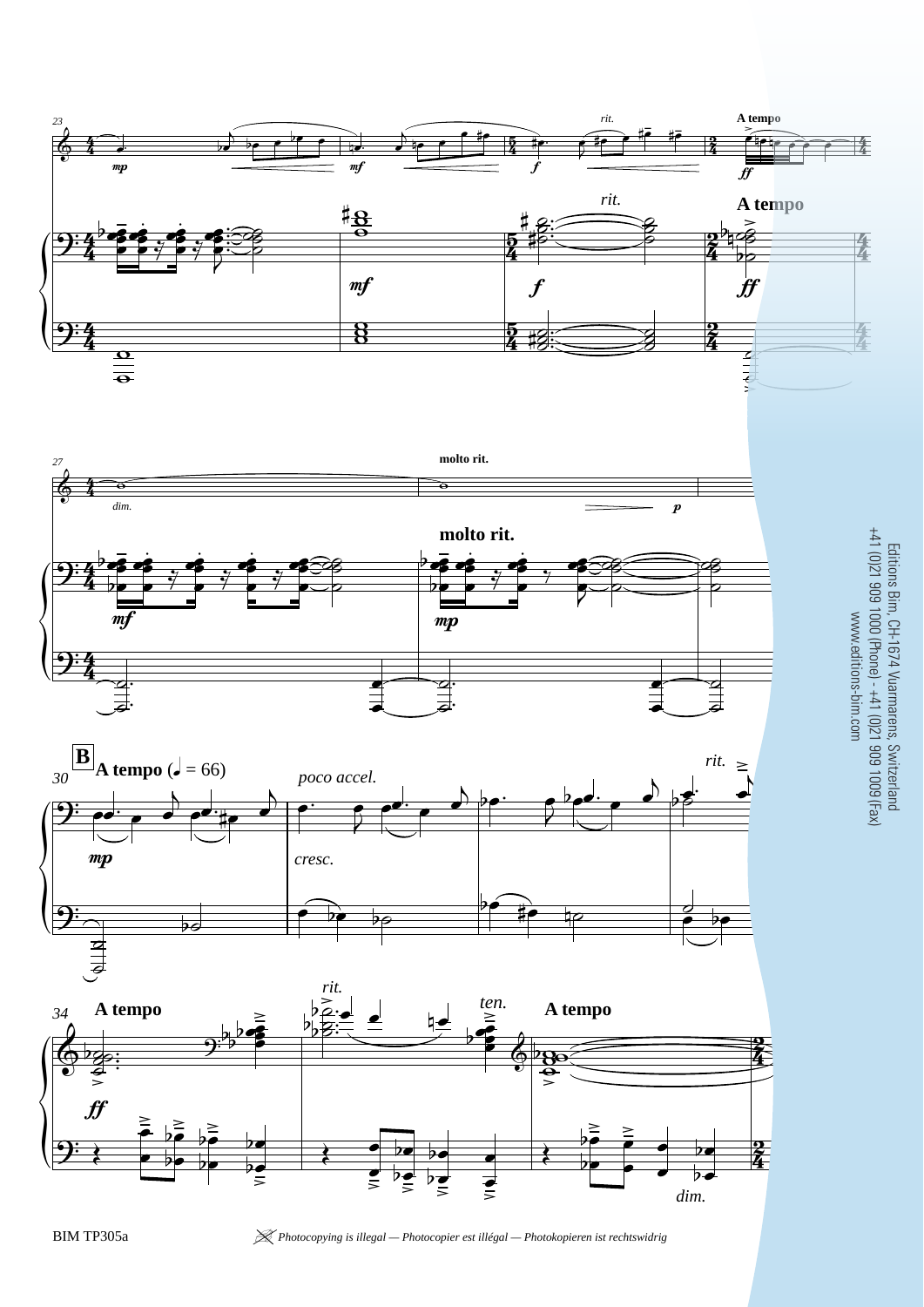

6 **12 |** *Photocopying is illegal — Photocopier est illégal — Photokopieren ist rechtswidrig* BIM TP305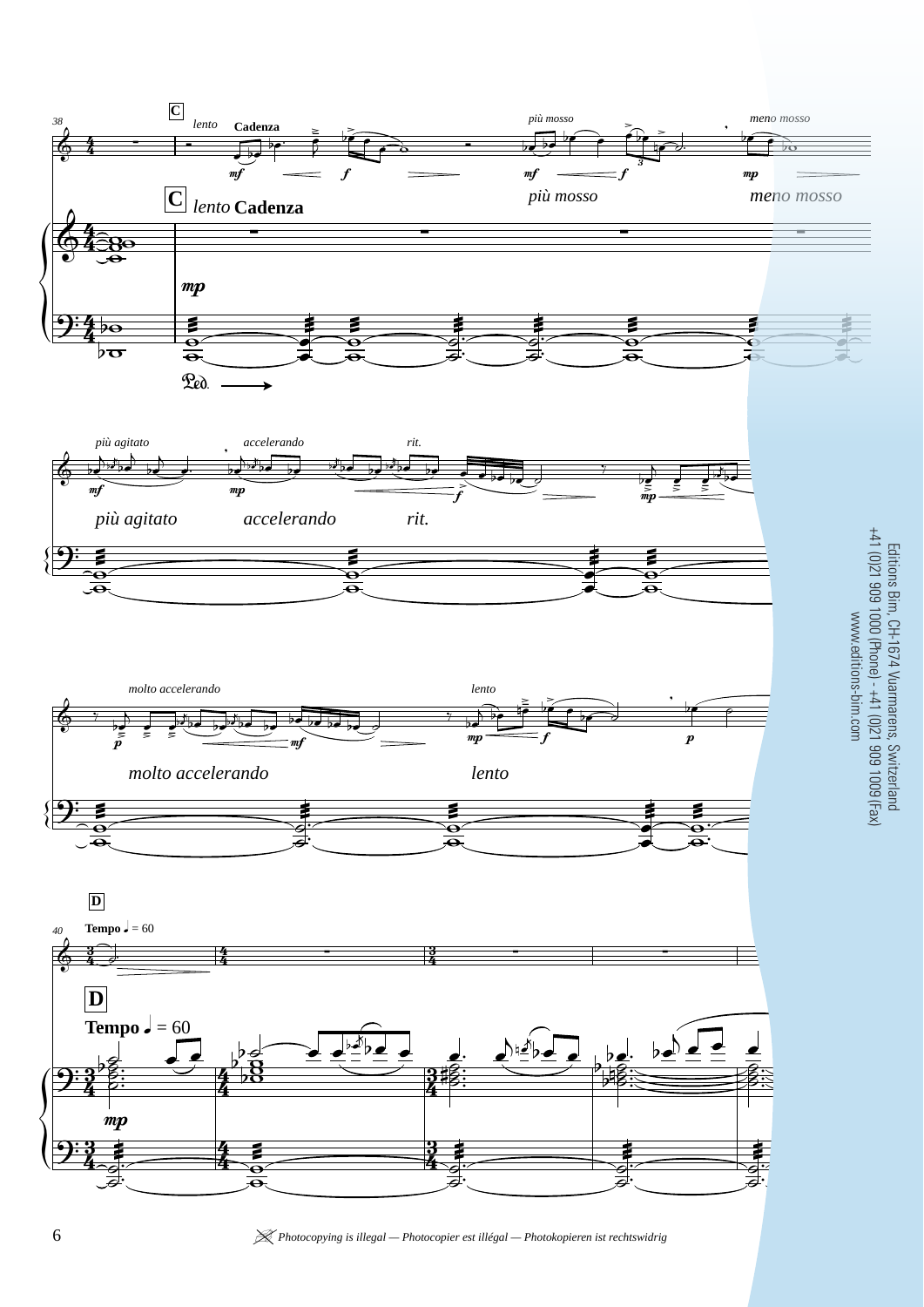

Editions Bim, CH-1674 Vuarmarens, Switzerland

BIM TP305a | *Photocopying is illegal — Photocopier est illégal — Photokopieren ist rechtswidrig* 7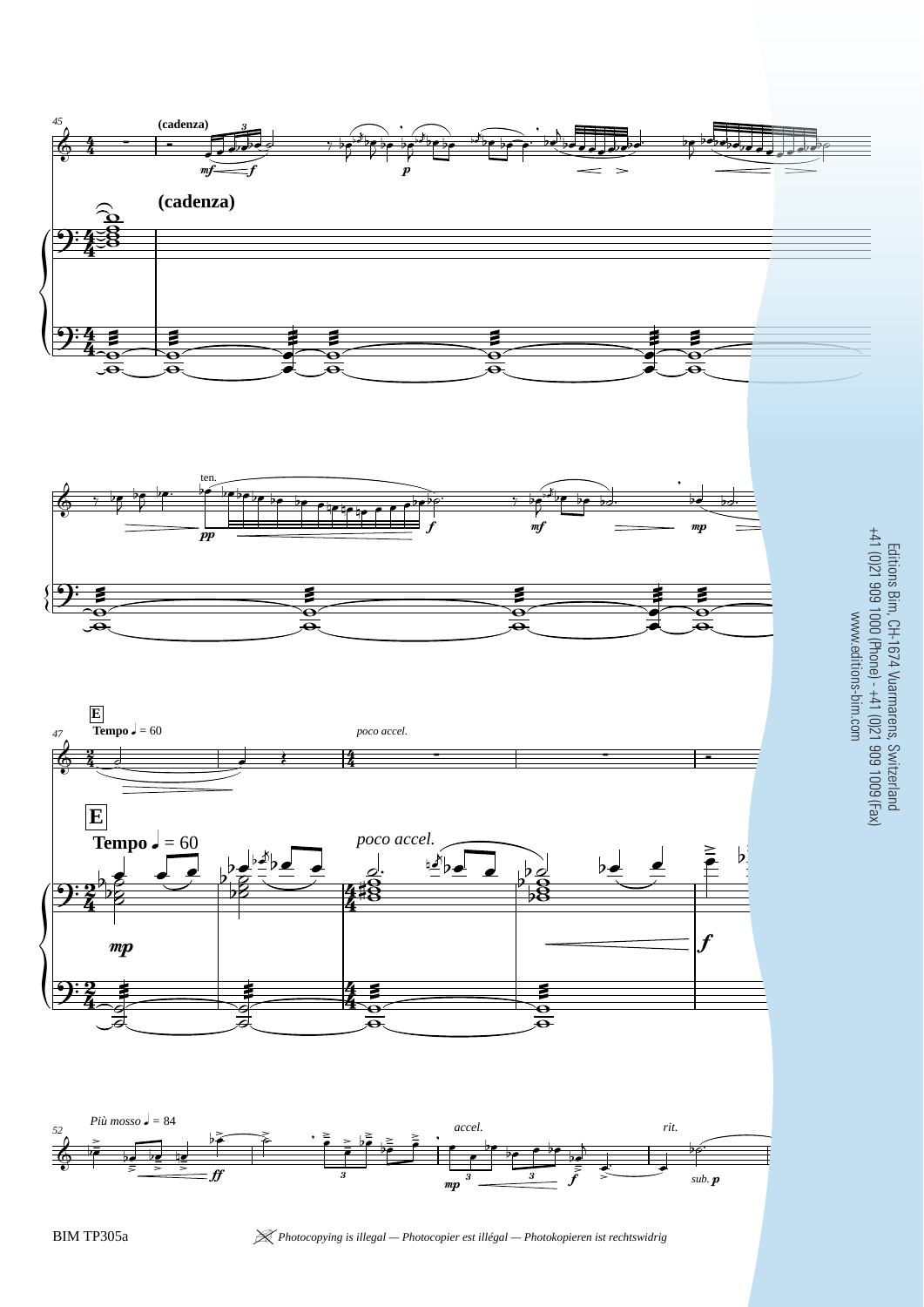$\boxed{\mathbf{F}}$ 

57 Vivace - energico  $J = 152$ 











 $\cancel{\mathcal{K}}$ Photocopying is illegal — Photocopier est illégal — Photokopieren ist rechtswidrig

Editions Bim, CH-1674 Vuarmarens, Switzerland<br>+41 (0)21 909 1000 (Phone) - +41 (0)21 909 1009 (Fax) www.editions-bim.com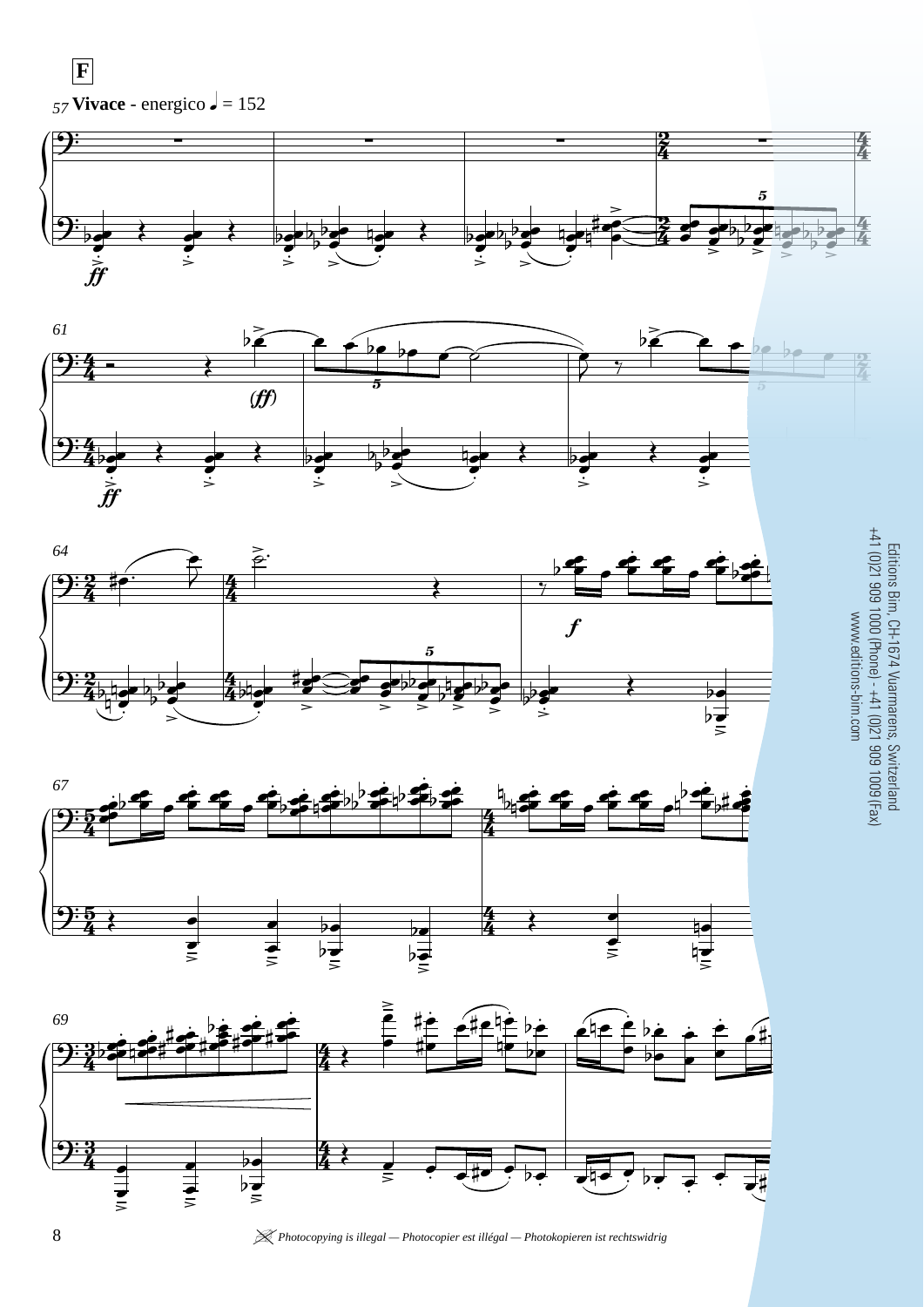







Editions Bim, CH-1674 Vuarmarens, Switzerland<br>+41 (0)21 909 1000 (Phone) - +41 (0)21 909 1009 (Fax) www.editions-bim.com

 $\cancel{\mathcal{K}}$ Photocopying is illegal — Photocopier est illégal — Photokopieren ist rechtswidrig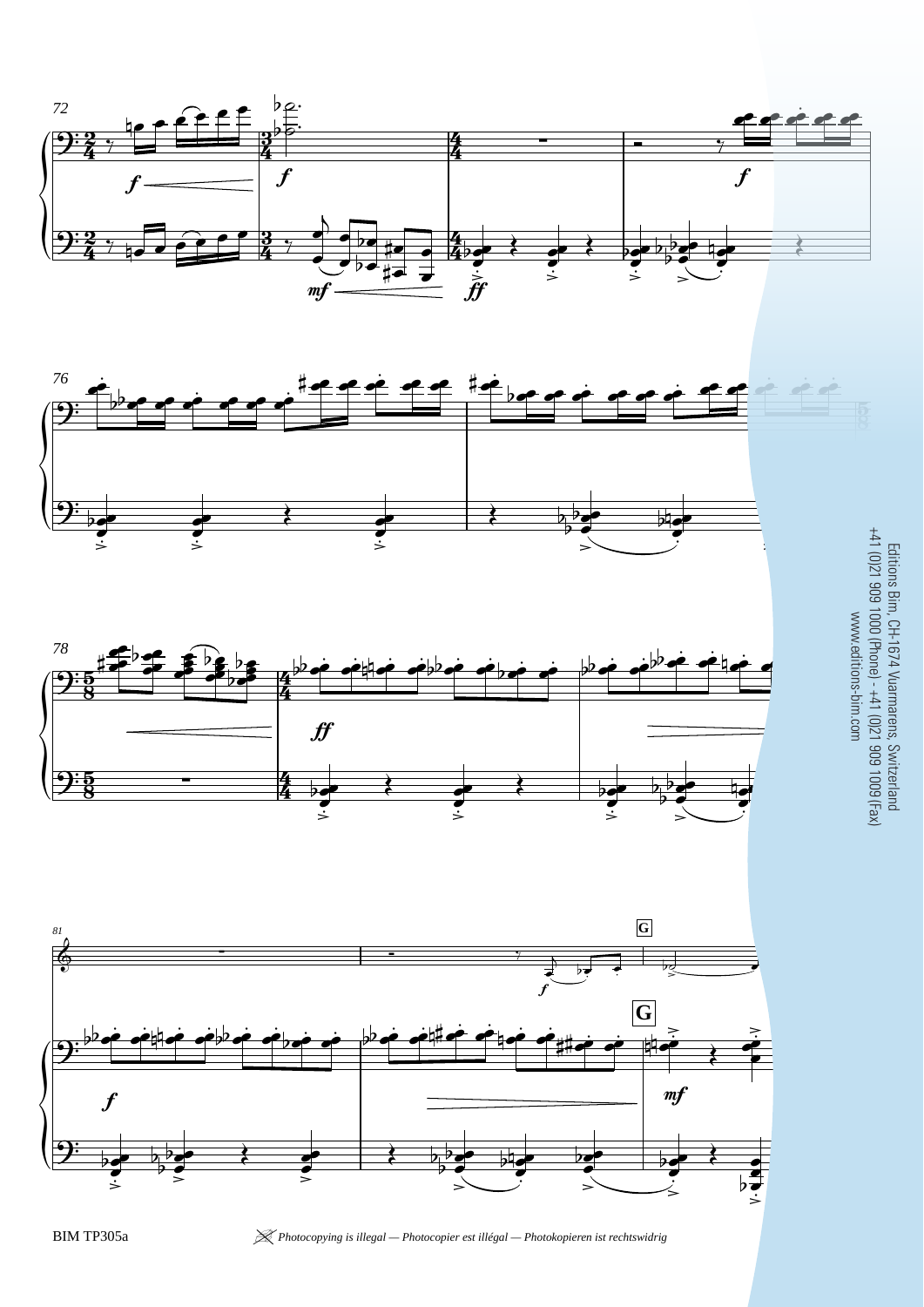







Editions Bim, CH-1674 Vuarmarens, Switzerland<br>+41 (0)21 909 1000 (Phone) - +41 (0)21 909 1009 (Fax)<br>www.editions-bim.com

 $\cancel{\mathcal{K}}$ Photocopying is illegal — Photocopier est illégal — Photokopieren ist rechtswidrig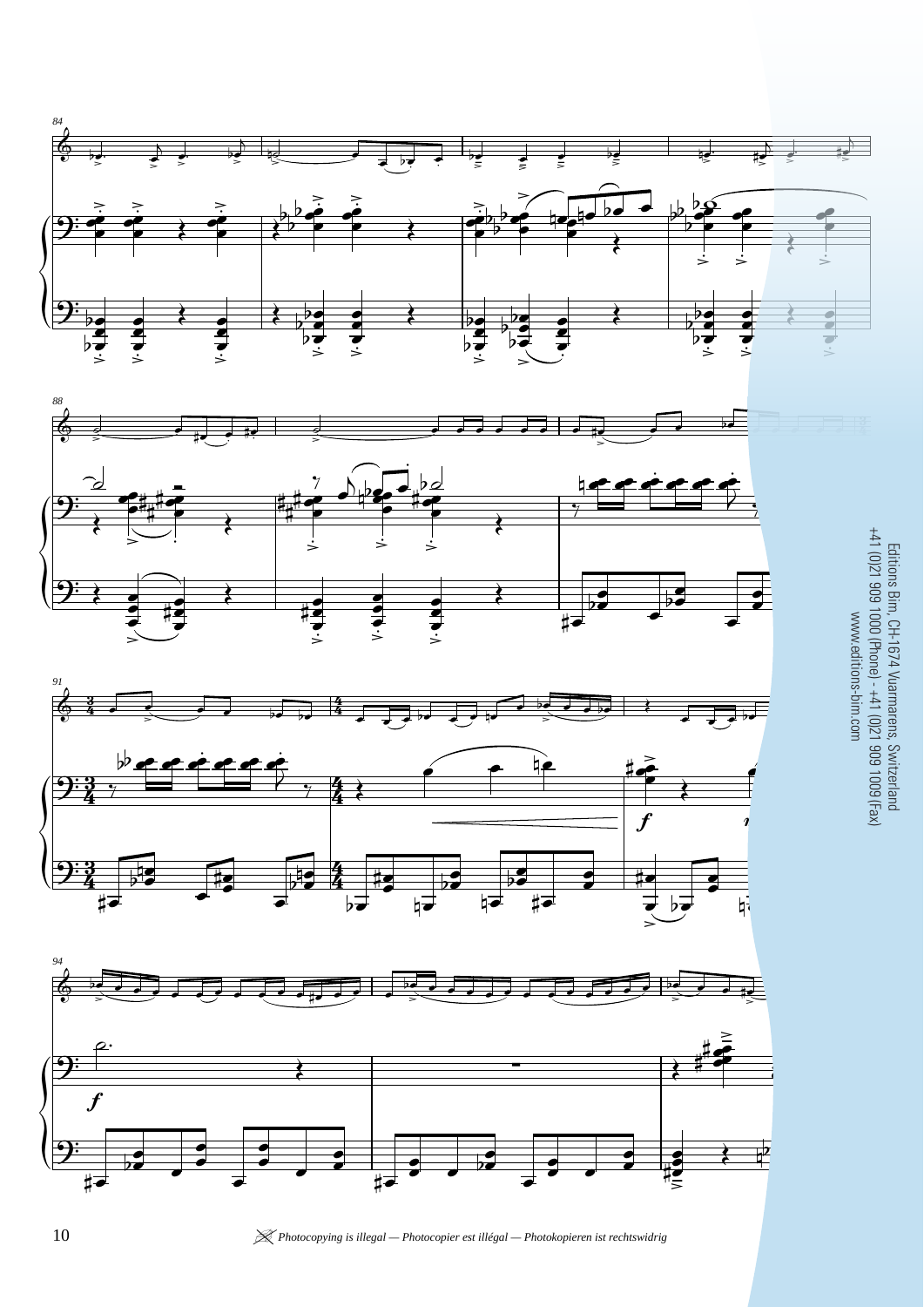*Commissioned by Roger Bobo*

## **Prometheus and the Gift of Fire**

for solo trumpet and euphonium/tuba ensemble (2009 — 9')

**John STEVENS** (\*1951)



Editions Bim, CH-1674 Vuarmarens, Switzerland<br>+41 (0)21 909 1000 (Phone) - +41 (0)21 909 1009 (Fax) +41 (0)21 909 1000 (Phone) - +41 (0)21 909 1009 (Fax) Editions Bim, CH-1674 Vuarmarens, Switzerland www editions-bim.com www.editions-bim.com

**TOUS DROITS RÉSERVÉS - ALLE RECHTE VORBEHALTEN - ALL RIGHTS RESERVED www.editions-bim.com**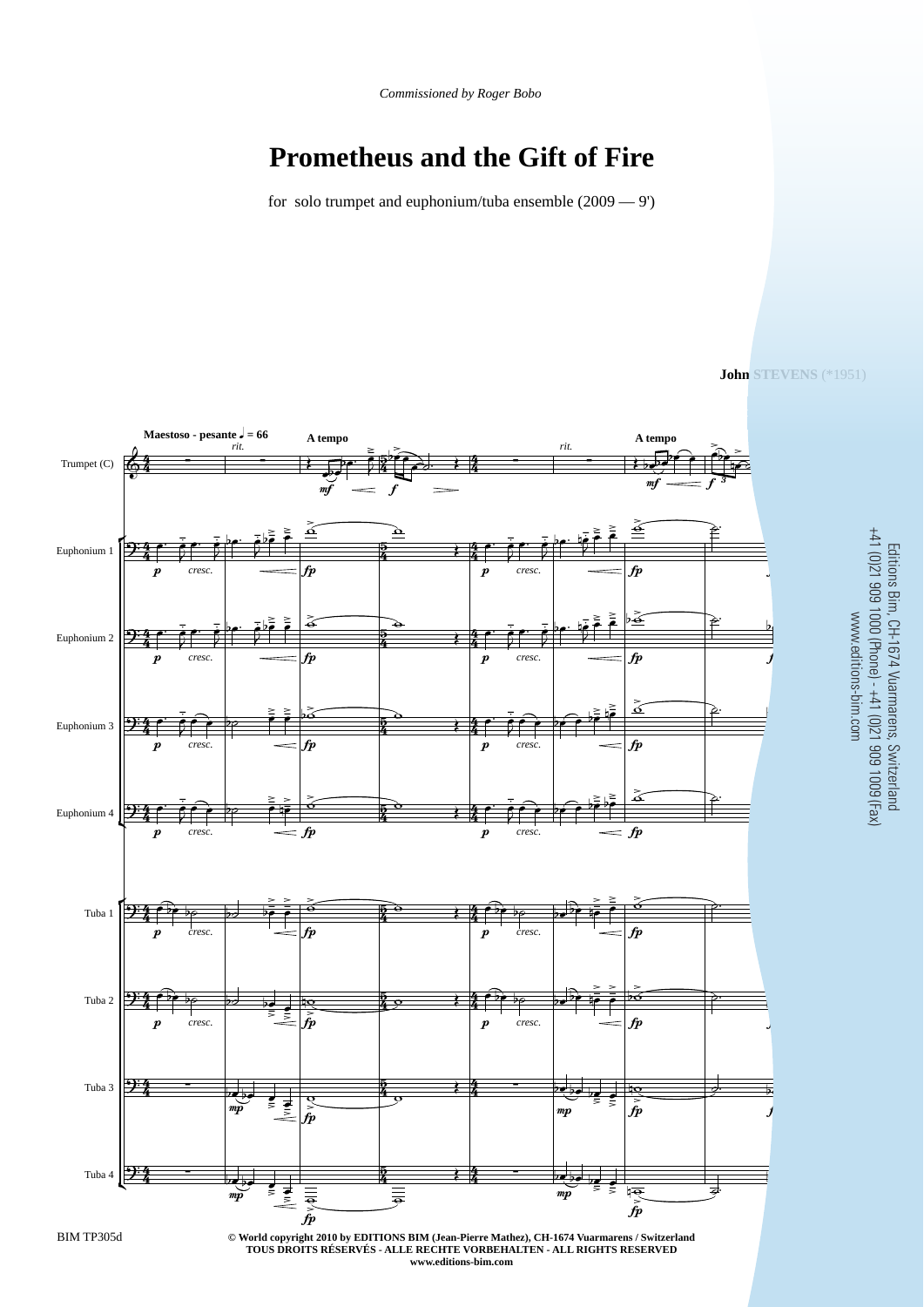

Editions Bim, CH-1674 Vuarmarens, Switzerland

4 *A* Photocopying is illegal — Photocopier est illégal — Photokopieren ist rechtswidrig **B**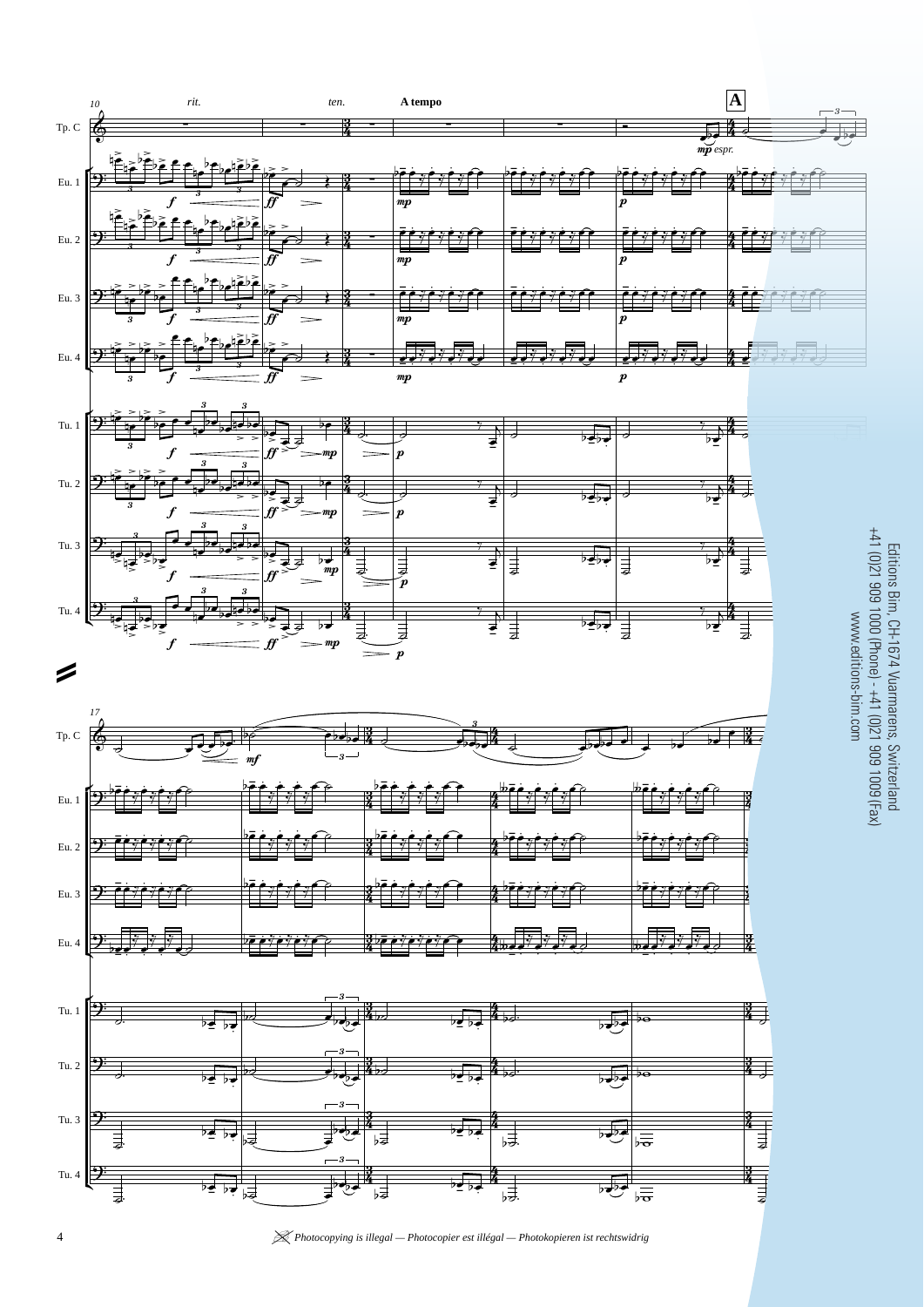

Editions Bim, CH-1674 Vuarmarens, Switzerland +41 (0)21 909 1000 (Phone) - +41 (0)21 909 1009 (Fax)

BIM TP305d | *Photocopying is illegal — Photocopier est illégal — Photokopieren ist rechtswidrig* 5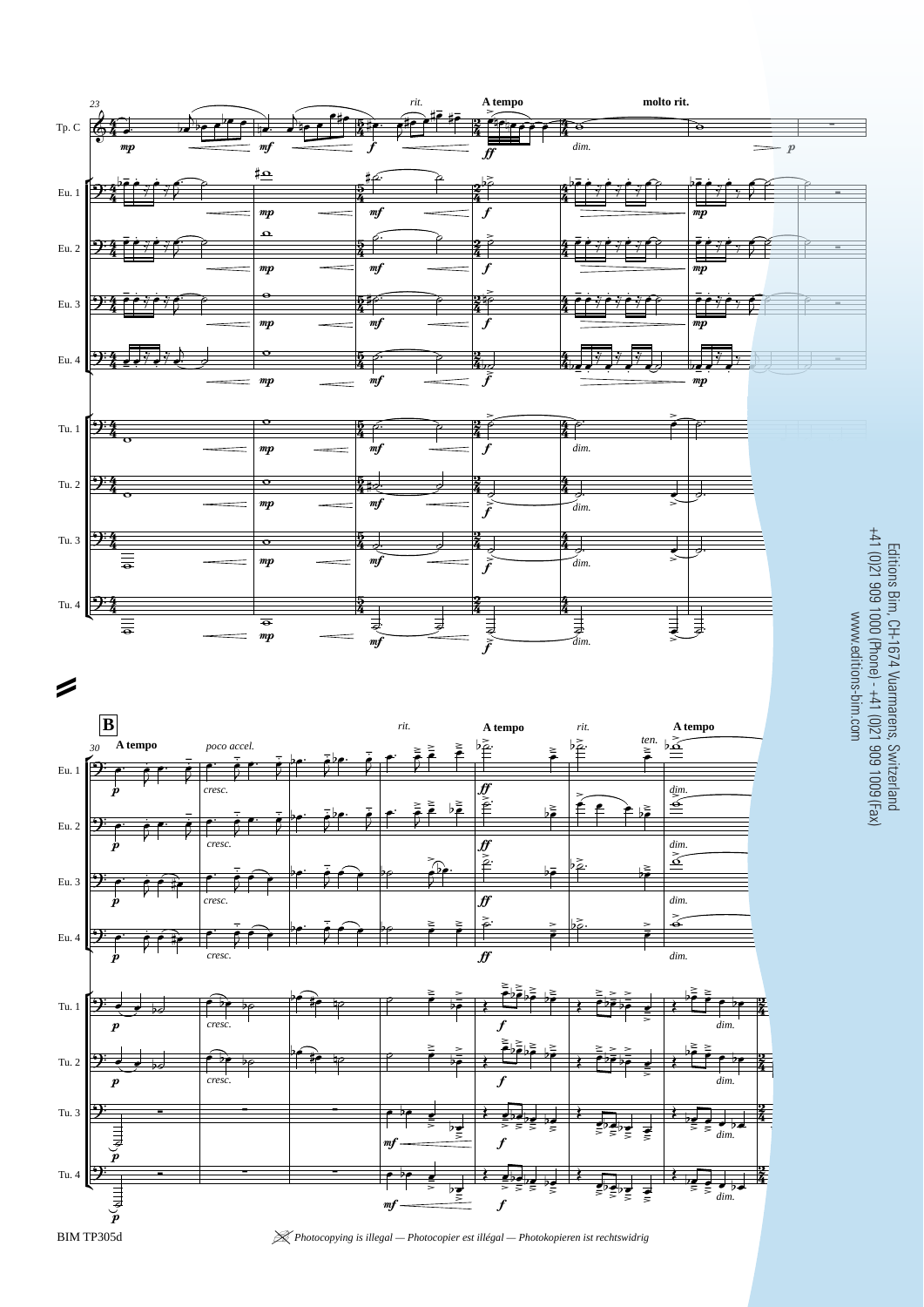

6 *K Photocopying is illegal — Photocopier est illégal — Photokopieren ist rechtswidrig*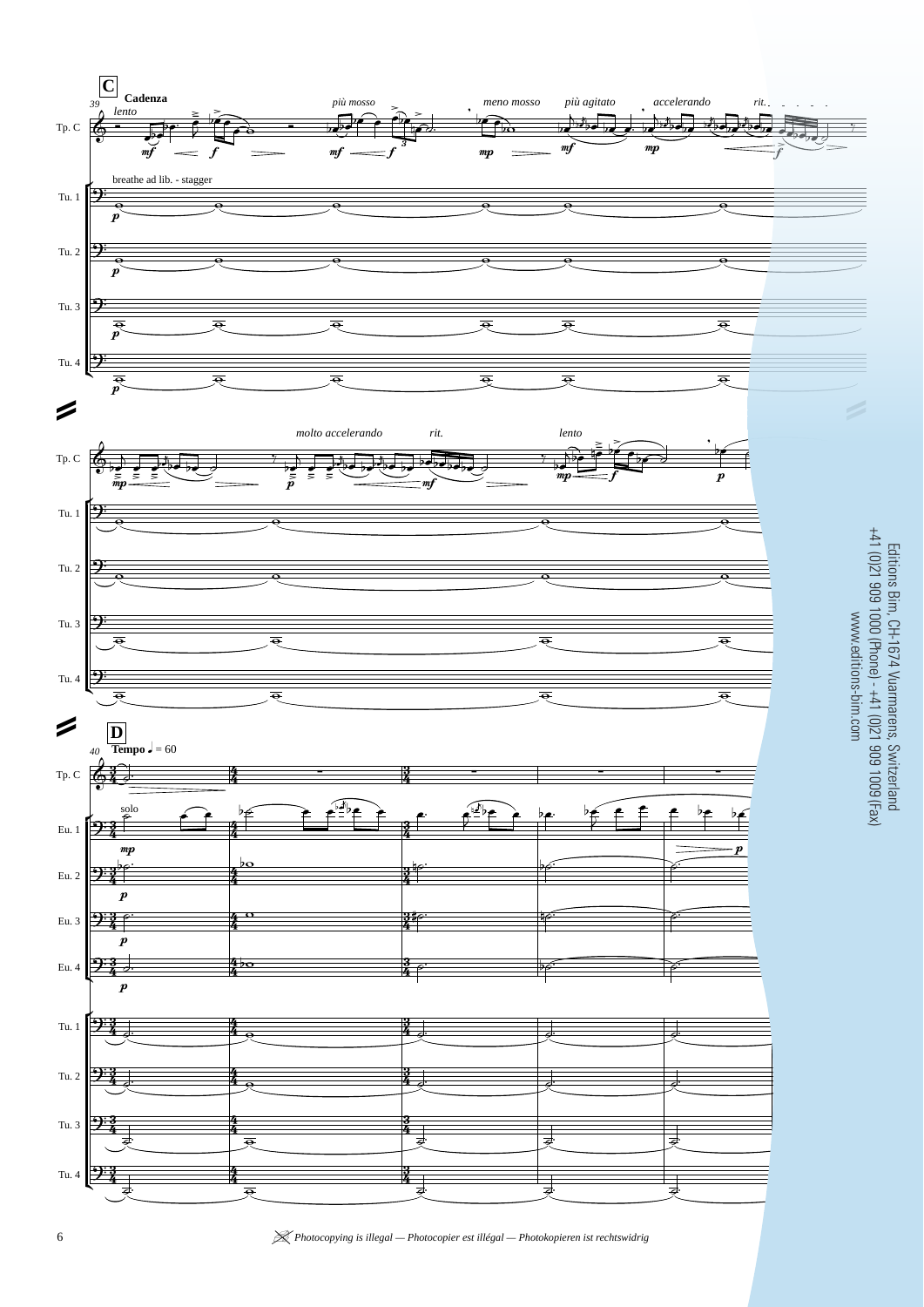

Editions Bim, CH-1674 Vuarmarens, Switzerland

BIM TP305d | *Photocopying is illegal — Photocopier est illégal — Photokopieren ist rechtswidrig* 7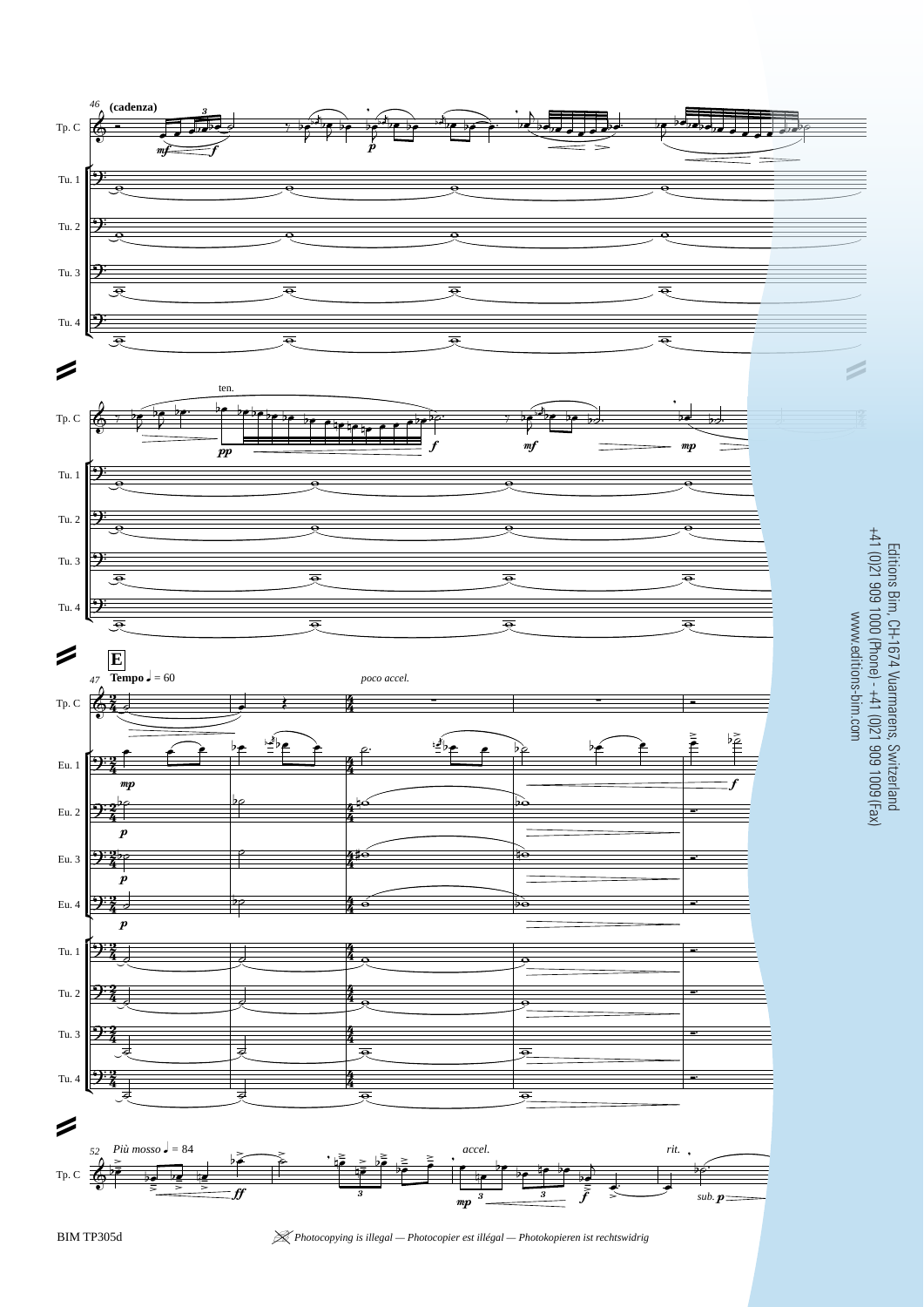

8 *K Photocopying is illegal — Photocopier est illégal — Photokopieren ist rechtswidrig* 

Editions Bim, CH-1674 Vuarmarens, Switzerland +41 (0)21 909 1000 (Phone) - +41 (0)21 909 1009 (Fax)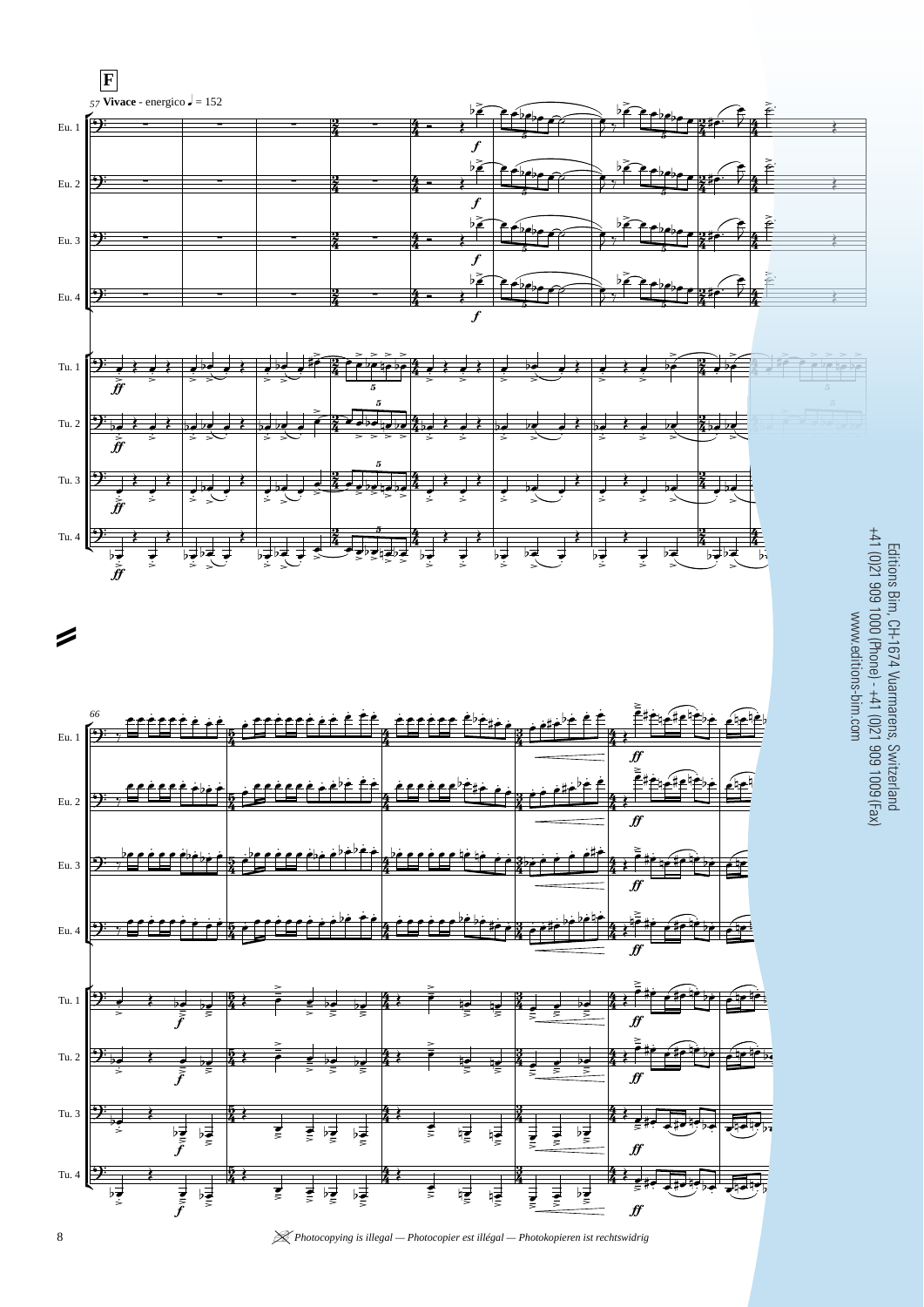



BIM TP305d | *Photocopying is illegal — Photocopier est illégal — Photokopieren ist rechtswidrig* 9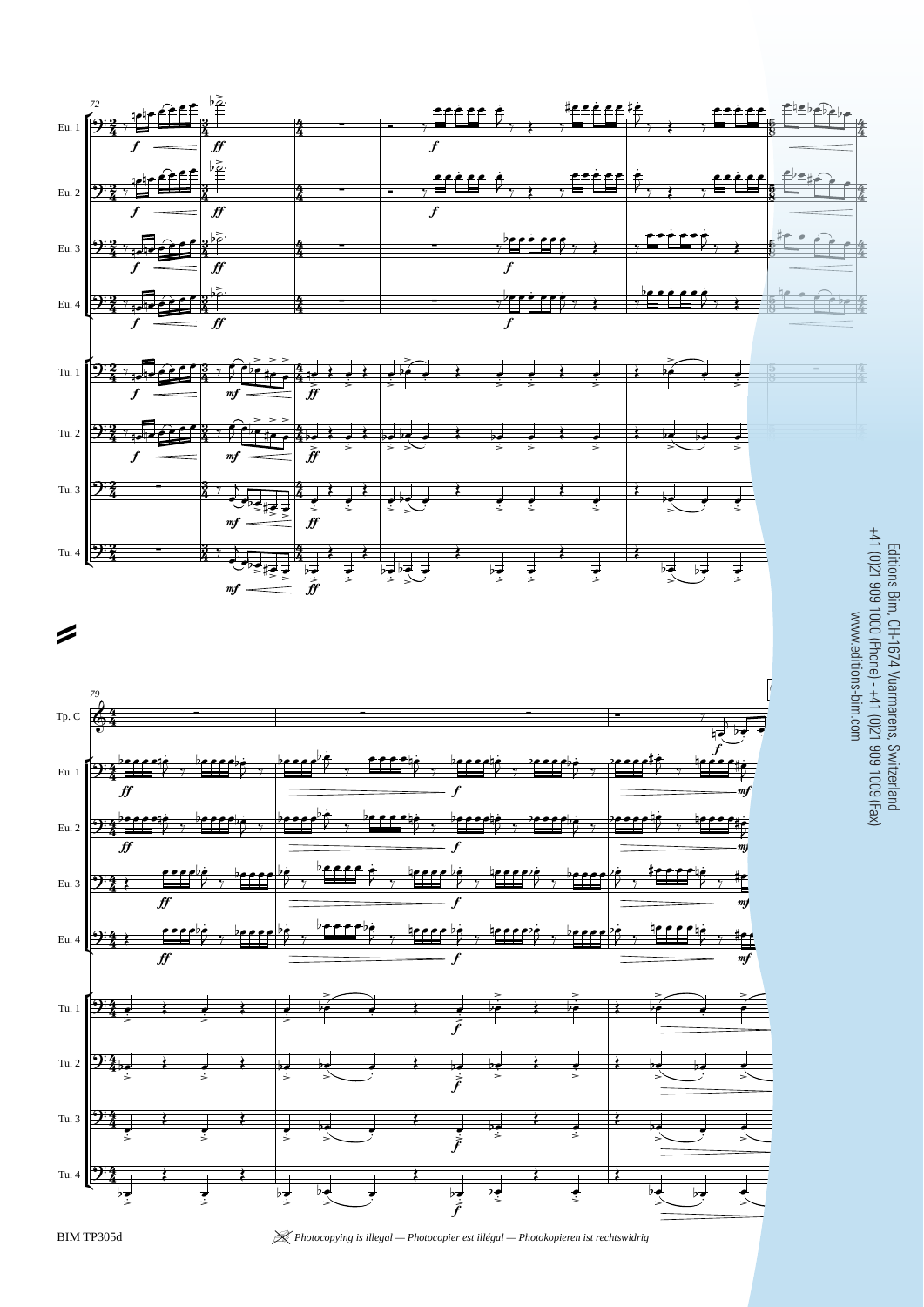

10 *A* Photocopying is illegal — Photocopier est illégal — Photokopieren ist rechtswidrig  $\mathbb X$ 

Editions Bim, CH-1674 Vuarmarens, Switzerland +41 (0)21 909 1000 (Phone) - +41 (0)21 909 1009 (Fax)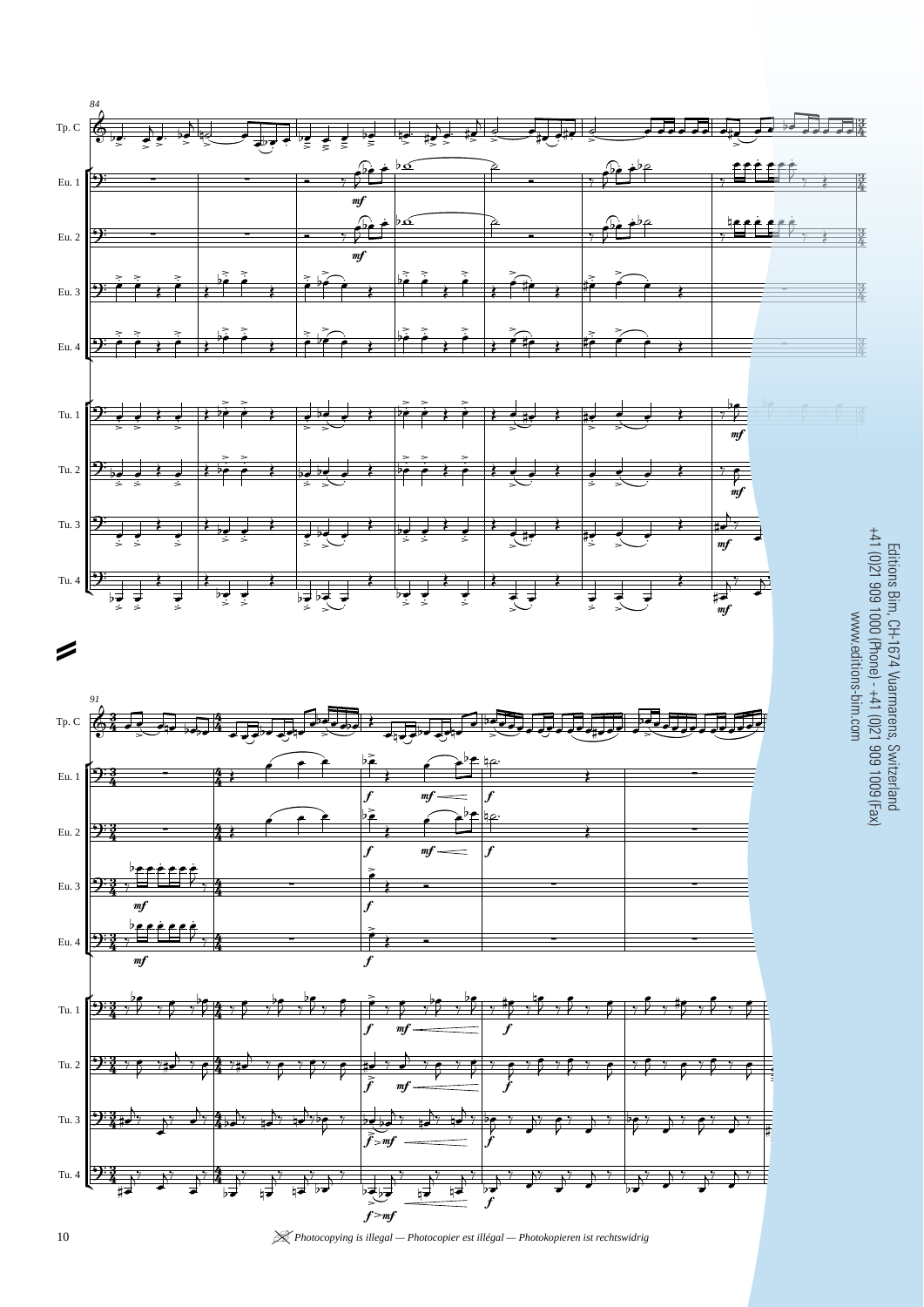## **Prometheus and the Gift of Fire**

for solo trumpet and string orchestra (2009 — 9')



**John STEVENS** (\*1951)

**© World copyright 2010 by EDITIONS BIM (Jean-Pierre Mathez), CH-1674 Vuarmarens / Switzerland** BIM TP305b 3 **TOUS DROITS RÉSERVÉS - ALLE RECHTE VORBEHALTEN - ALL RIGHTS RESERVED www.editions-bim.com**

Editions Bim, CH-1674 Vuarmarens, Switzerland<br>+41 (0)21 909 1000 (Phone) - +41 (0)21 909 1009 (Fax)<br>www.editions-bim.com +41 (0)21 909 1000 (Phone) - +41 (0)21 909 1009 (Fax) Editions Bim, CH-1674 Vuarmarens, Switzerland www.editions-bim.com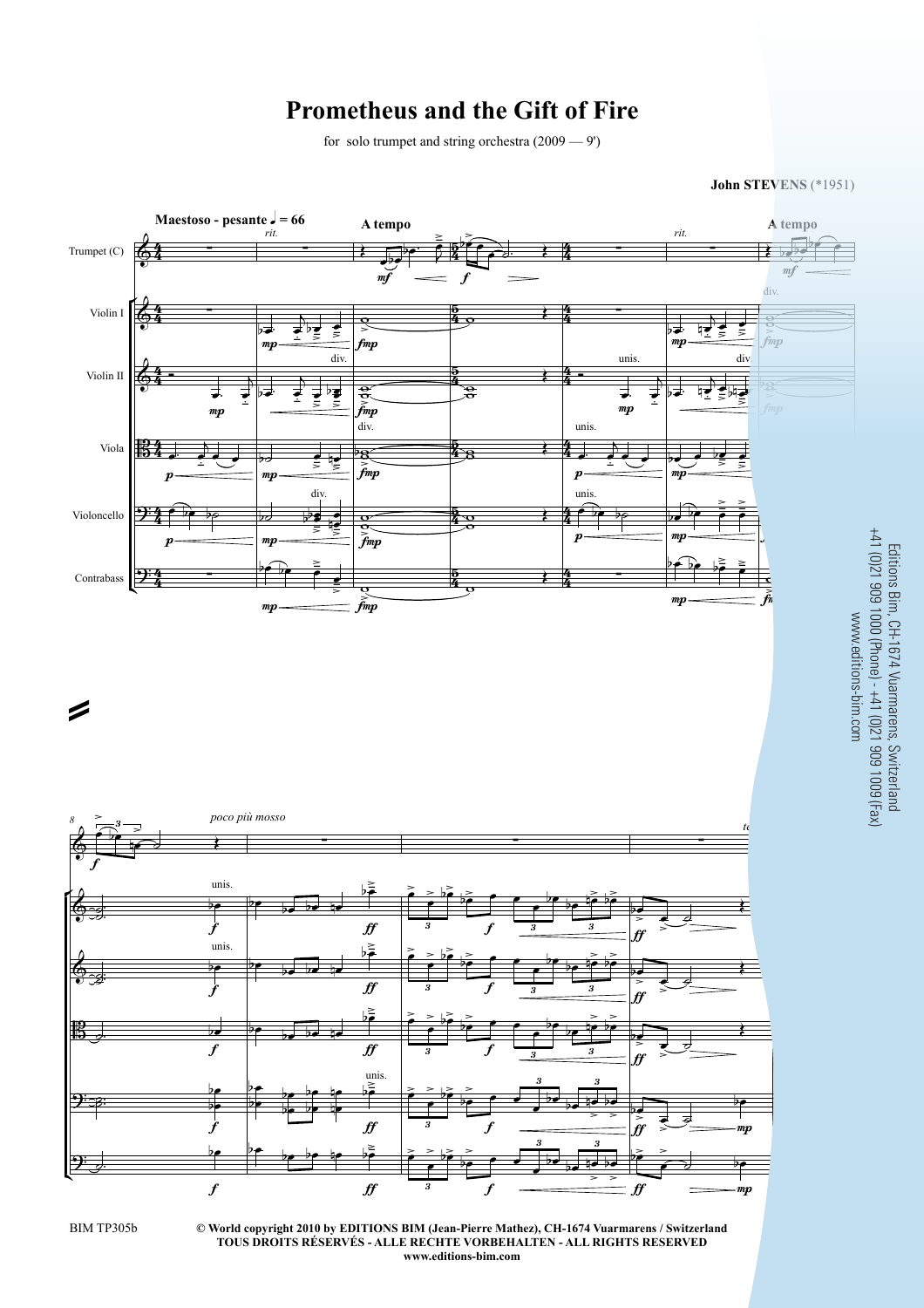





4 *A Photocopying is illegal — Photocopier est illégal — Photokopieren ist rechtswidrig*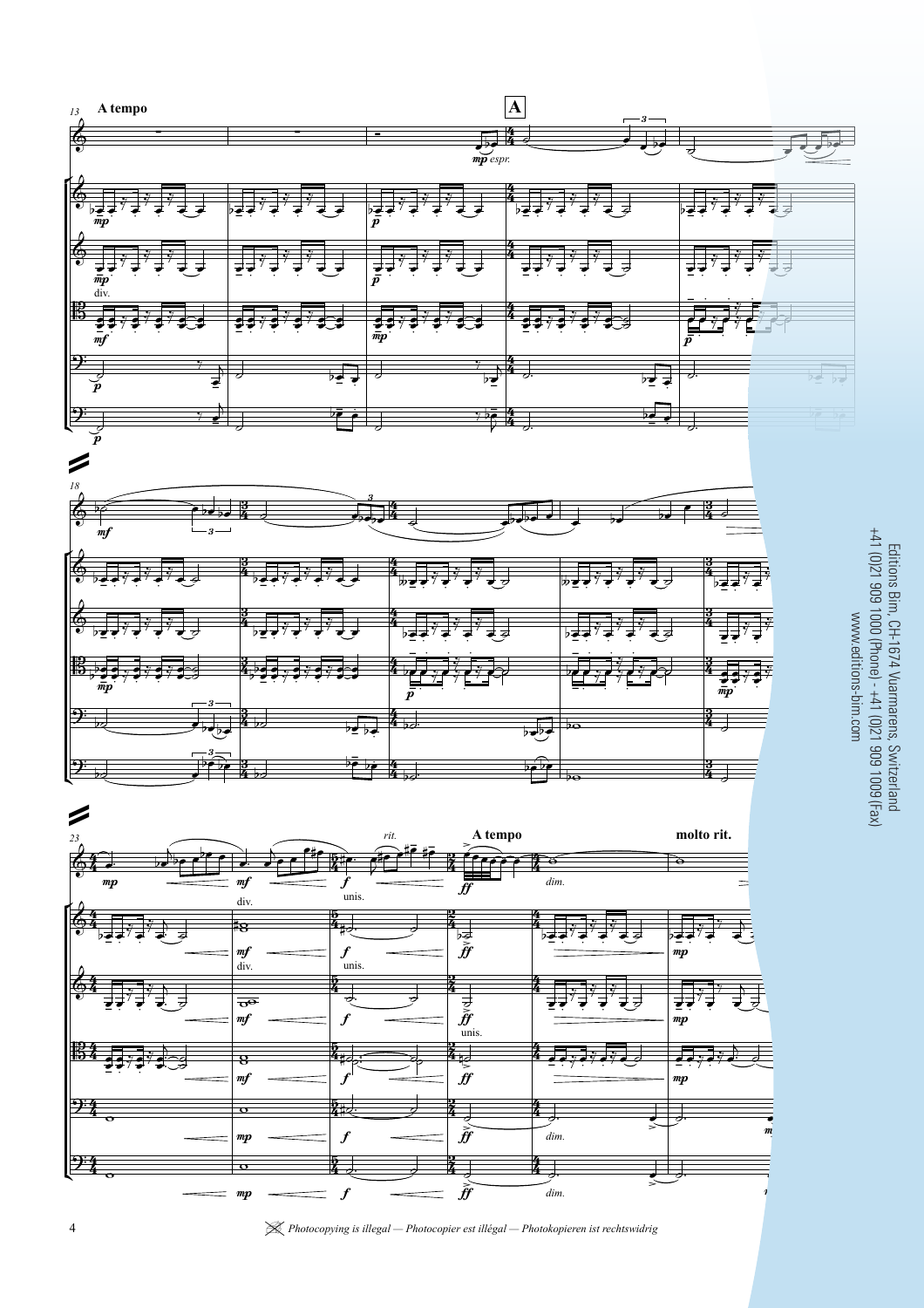

Editions Bim, CH-1674 Vuarmarens, Switzerland +41 (0)21 909 1000 (Phone) - +41 (0)21 909 1009 (Fax) www.editions-bim.com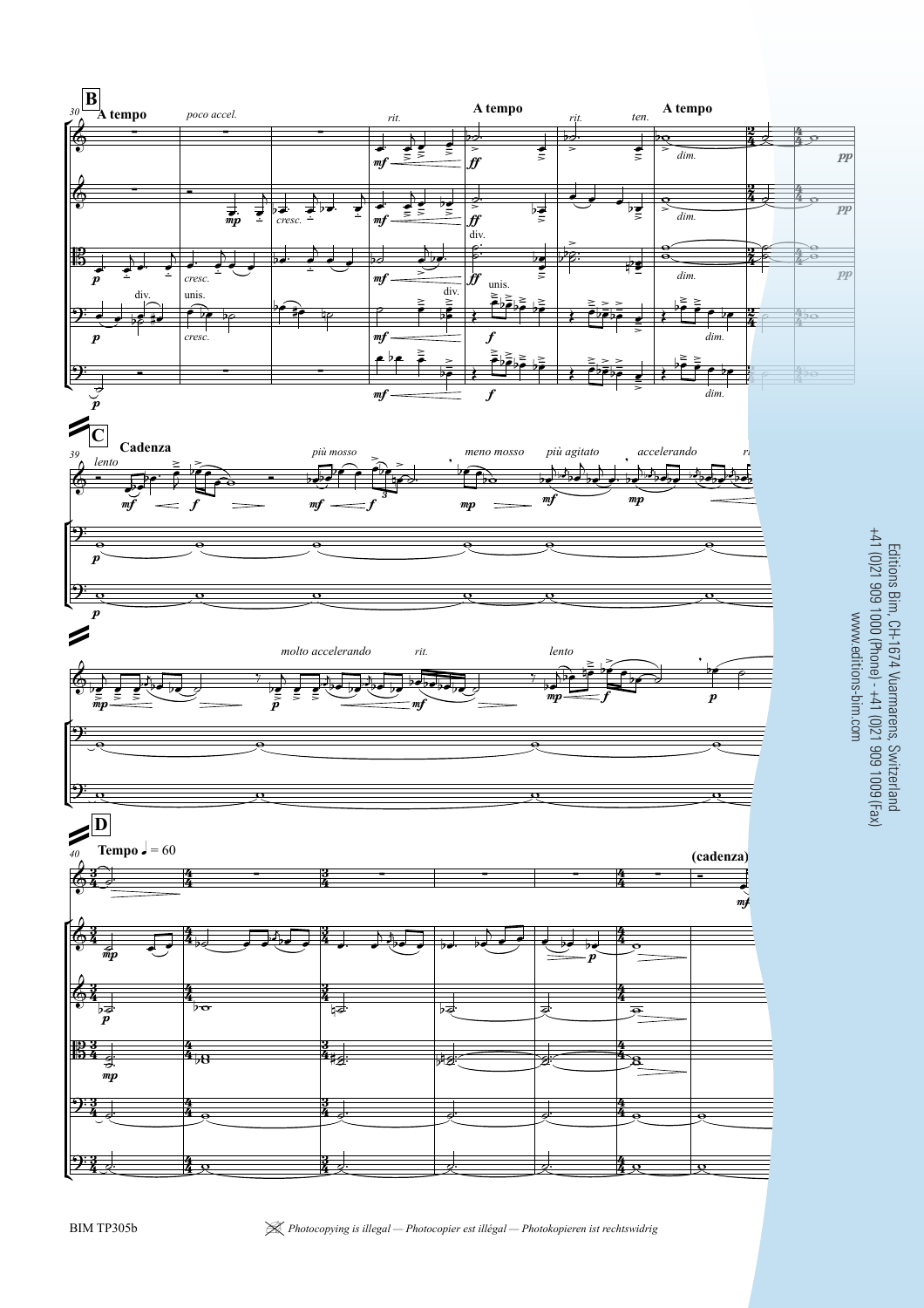



 $\overline{\phantom{a}}$ 

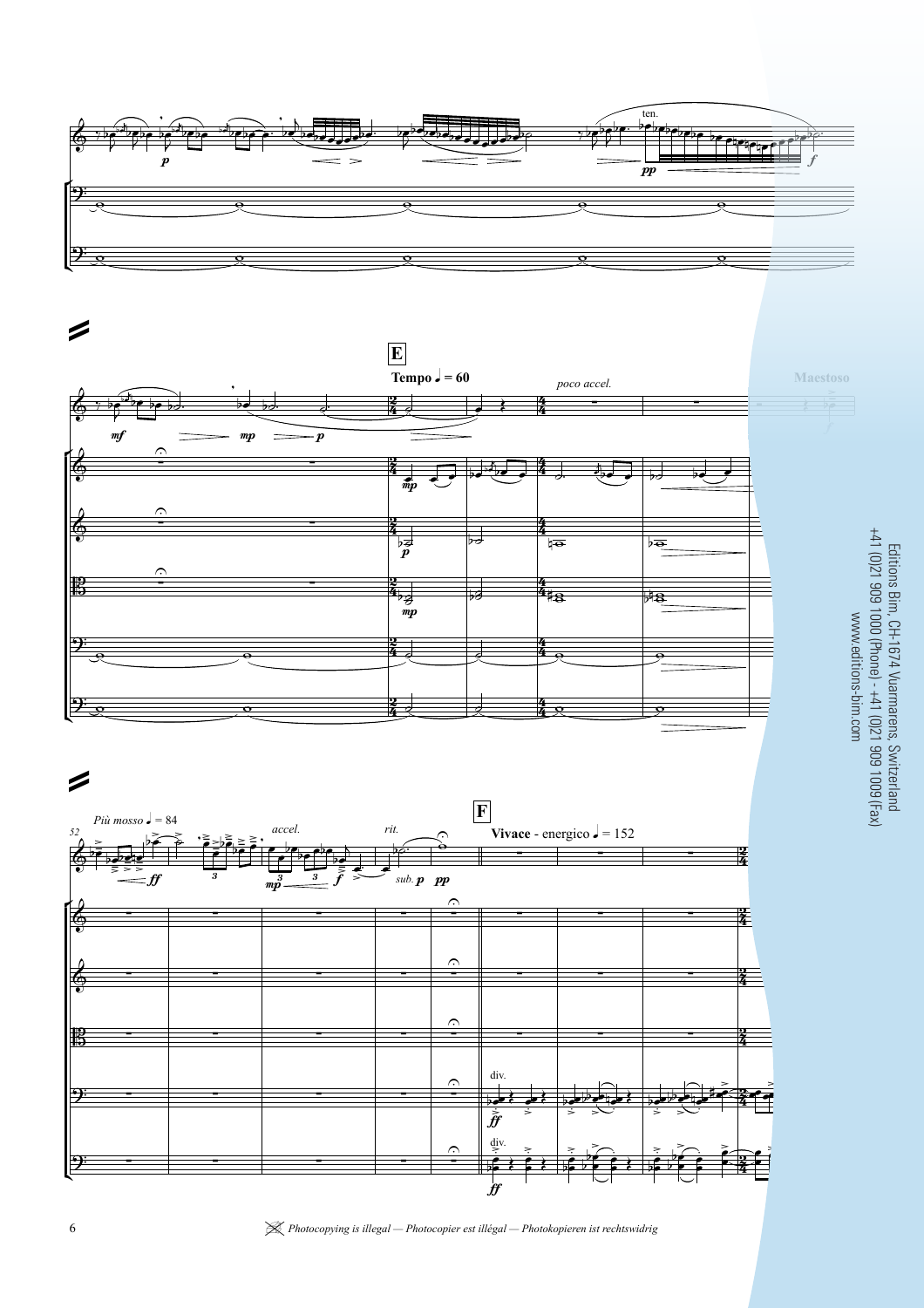

=



=



BIM TP305b | *Photocopying is illegal — Photocopier est illégal — Photokopieren ist rechtswidrig* 7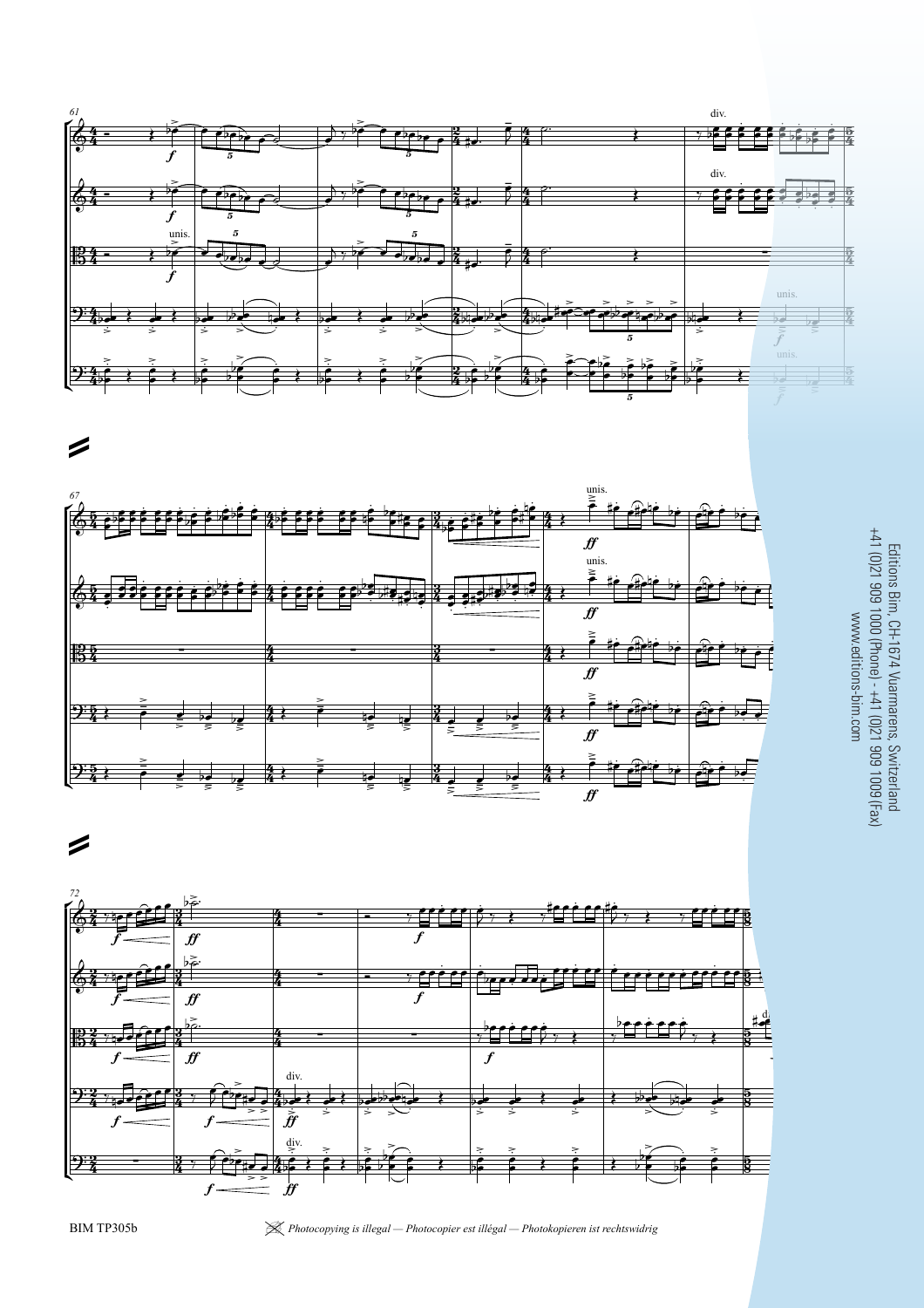



88 的 JE  $\overline{b}$ 力 厚  $\bm{\bm{\phi}}$ コ)<br>コ コ♪ 戸 ᡱᢛ  $\epsilon$ ≢  $\Phi$  $_{\textcircled{\tiny{H}}}$  ,  $\Box$ 21 下下 ▜  $\frac{1}{2}$  $\overline{\phantom{0}}$  $\mathbb{B}$  is a set  $9:1.$ F ی